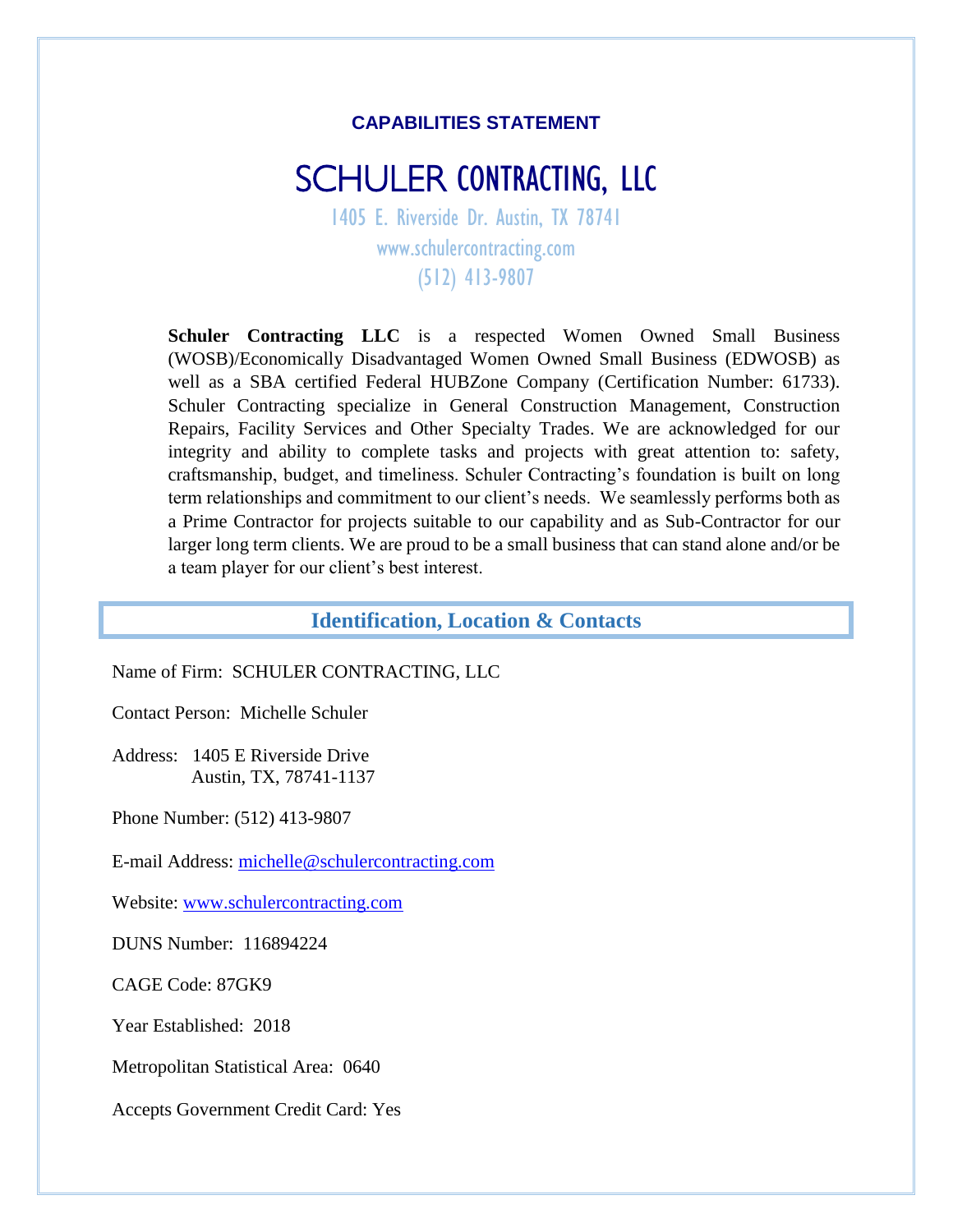### **Organization, Ownership & Certifications**

Legal Structure: LLC

Ownership and Self-Certifications:

Self-Certified Small Disadvantaged Business, Economically Disadvantaged Women-Owned Small Business, Women-Owned Small Business

#### **Current Principals**

Michelle Schuler, Manager

## **"Business Development Servicing Office" (for certifications)**

SAN ANTONIO DISTRICT OFFICE (SBA office code 0681)

#### **HUBZone Certification:**

HUBZone Certification Date: 03/29/2019

Certification Number: 61733

#### **Products & Services**

#### **Capabilities Narrative:**

Women Owned Small Business . Economically Disadvantaged Women Owned Small Business ● HUBZone Certified ● General Contractor ● Commercial & Industrial Building Construction ● Design Build ● Framing ● Highway, Street & Bridge Construction ● Paving ● Concrete ● Poured Concrete ● Sand ● Stone ● Electrical ● HVAC ● Plumbing, Heating, & Air-Conditioning ● Electrical Contractor & Other Wiring Installation ● Site Utilities ● Water and Sewer Line Construction ● Site Preparation ● Site Management ● Roofing ● Siding ● Gutters ● Demolition ● Vertical ● Horizontal

#### **Bonding Levels**

Construction (per contract): **\$50,000,000** Construction (aggregate): **\$100,000,000**